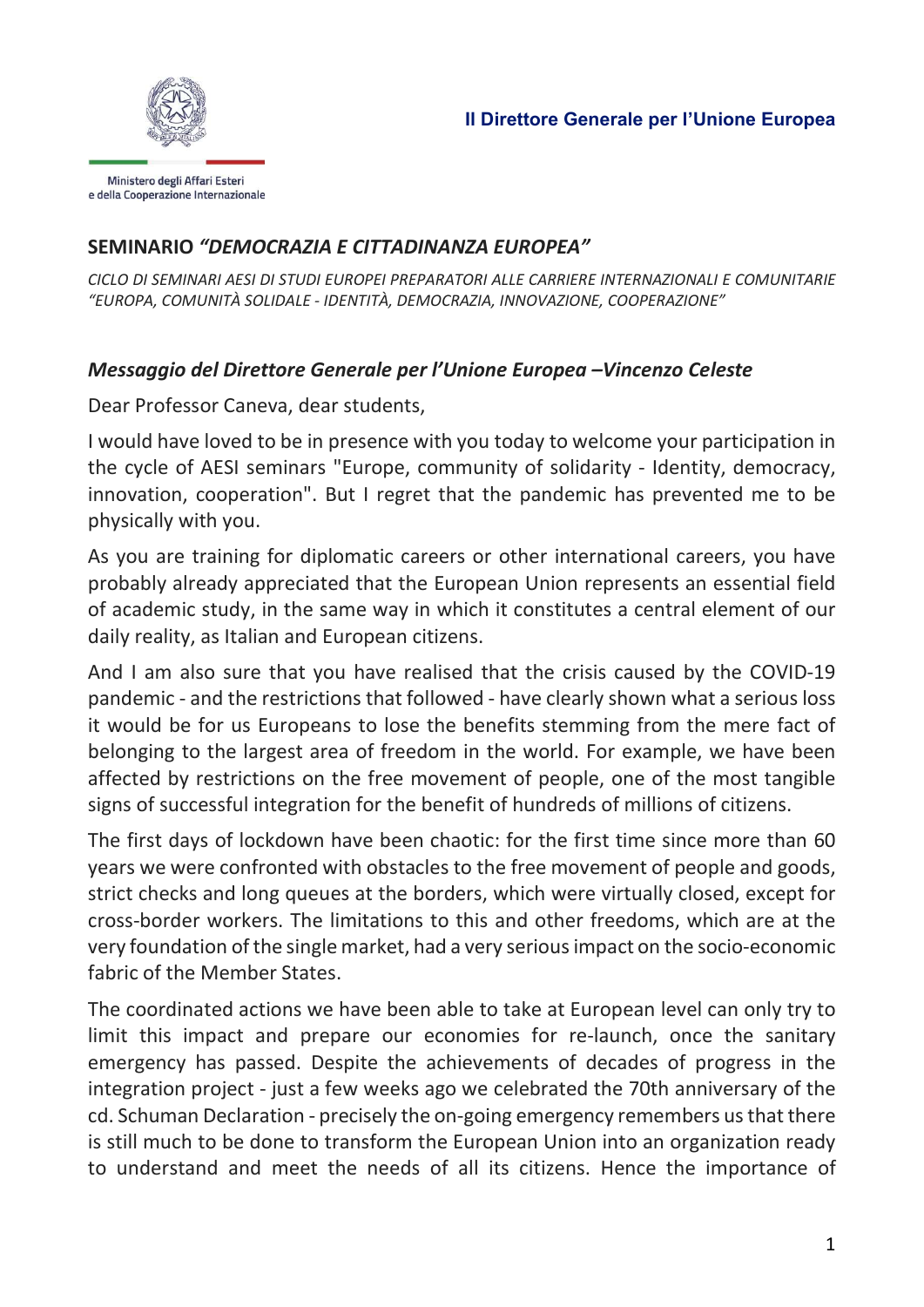dedicating an entire meeting within this cycle of seminars to two key concepts to understand the reality of the EU: "Democracy and European citizenship".

I would like to start from a sketchy reconstruction of the development of the concept of European citizenship: from the "mercantilist" paradigm of the free movement of workers enshrined in the 1957 Treaty of Rome, to the institutionalization of the European citizenship with the Treaties of Maastricht and Lisbon. These Treaties gave us a citizenship "sui generis", a unique example of how you may overcome the paradigm that connects citizenship to nationality and to the individual national State. The great step forward of the new concept of European citizenship lies in considering the individual not only as an economically active person, but also as a political actor, a dynamic participant and conscious protagonist of the European integration process. In fact, connecting an increasingly extensive series of rights, including civil and political rights, to possessing European citizenship consolidates the exit from the previous "mercantilist" paradigm that linked the exercise of freedoms to the conduct of economic activity.

Alongside the successes, however, several unsolved problems remain. First of all, the content of EU citizenship remains too weak, one of the consequences of the wider issue of the democratic representation of the Union (so-called democratic deficit). An issue connected with the European Parliament's ability to influence decision-making processes and with the still incomplete representativeness of the European Parliament. Furthermore, the very fact of the coexistence of two nationalities - the national and the European one (as we know, the citizenship of the Union is not a substitute for the national ones, but an additional one to the latter (art.20 (1) TFEU) causes European citizenship to suffer the "competition" of the national citizenship, which continue to be the first point of reference for citizens.

A dichotomy similar to that created by the simultaneous presence of two citizenships also arises in terms of political responsibility for the decisions taken. In fact, with the progressive increase of EU competences, citizens perceive that the Union has an evergreater impact on their lives, but they do not understand its mechanisms. So, it is often (or always?) not clear to them on whom, ultimately, the political responsibility for the decisions taken falls: whether on governments or on European institutions. With the consequence that, on the one hand, Member States become inclined to "appropriate" the benefits generated by belonging to the EU, presenting them to their citizens as a result of national policies, while on the other, the EU becomes easy to be criticized, as the COVID-19 crisis has clearly shown.

Another interesting chapter might be the possibility of developing further the concept of European citizenship, including as a way for citizens to be protected by choices made by their own government: I am thinking of cases where some Member States' governments are accused of violating some fundamental values enshrined in the Treaties, including democratic values, or the rumours of a possible (and legally uncertain…) challenge that could be launched at the Court of Justice by UK citizens to determine whether EU citizenship is a permanent status, going beyond Brexit.